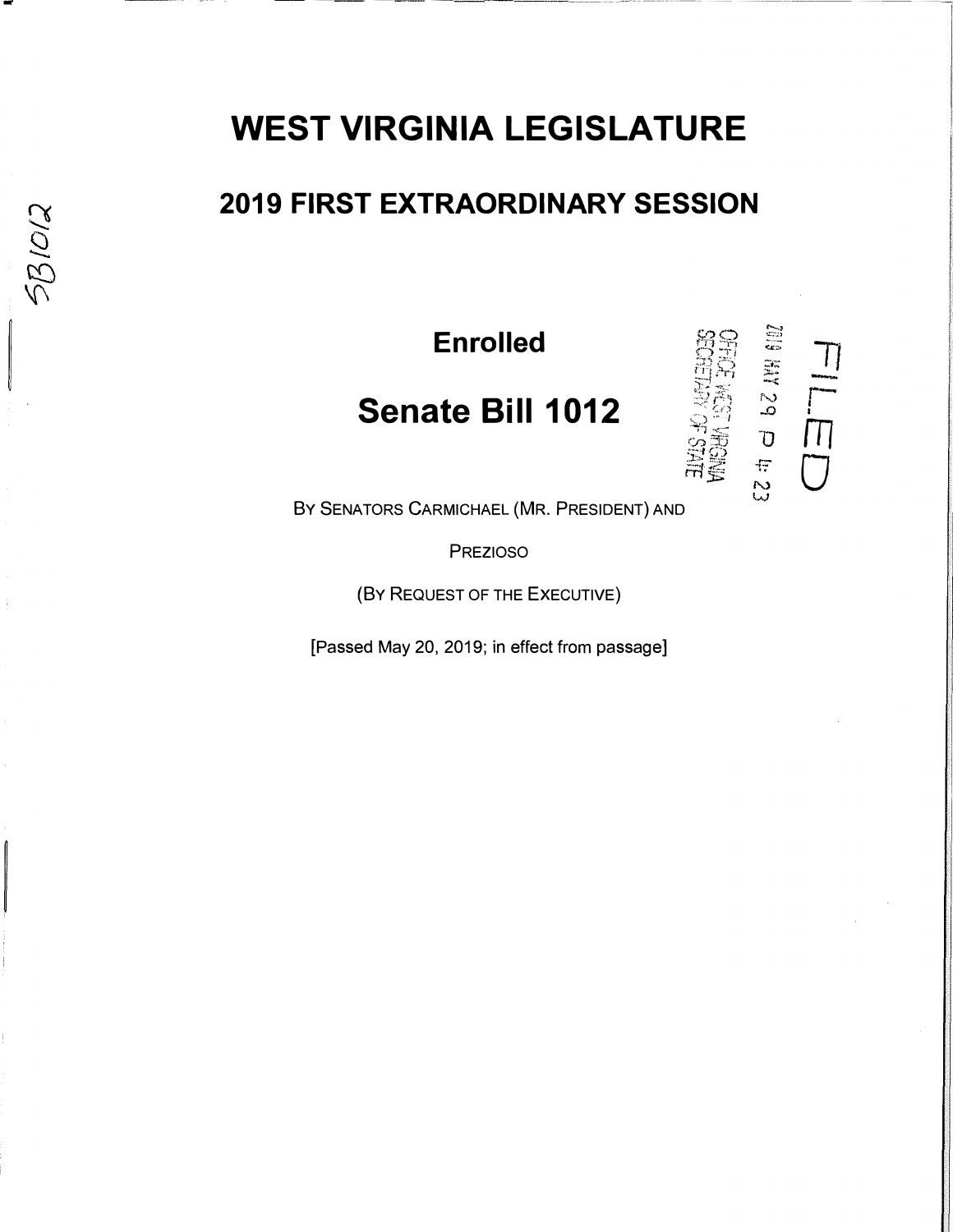# **WEST VIRGINIA LEGISLATURE**

### **2019 FIRST EXTRAORDINARY SESSION**

**Enrolled** 

## **Senate Bill 1012**

BY SENATORS CARMICHAEL (MR. PRESIDENT) AND

PREZIOSO

(BY REQUEST OF THE EXECUTIVE)

[Passed May 20, 2019; in effect from passage]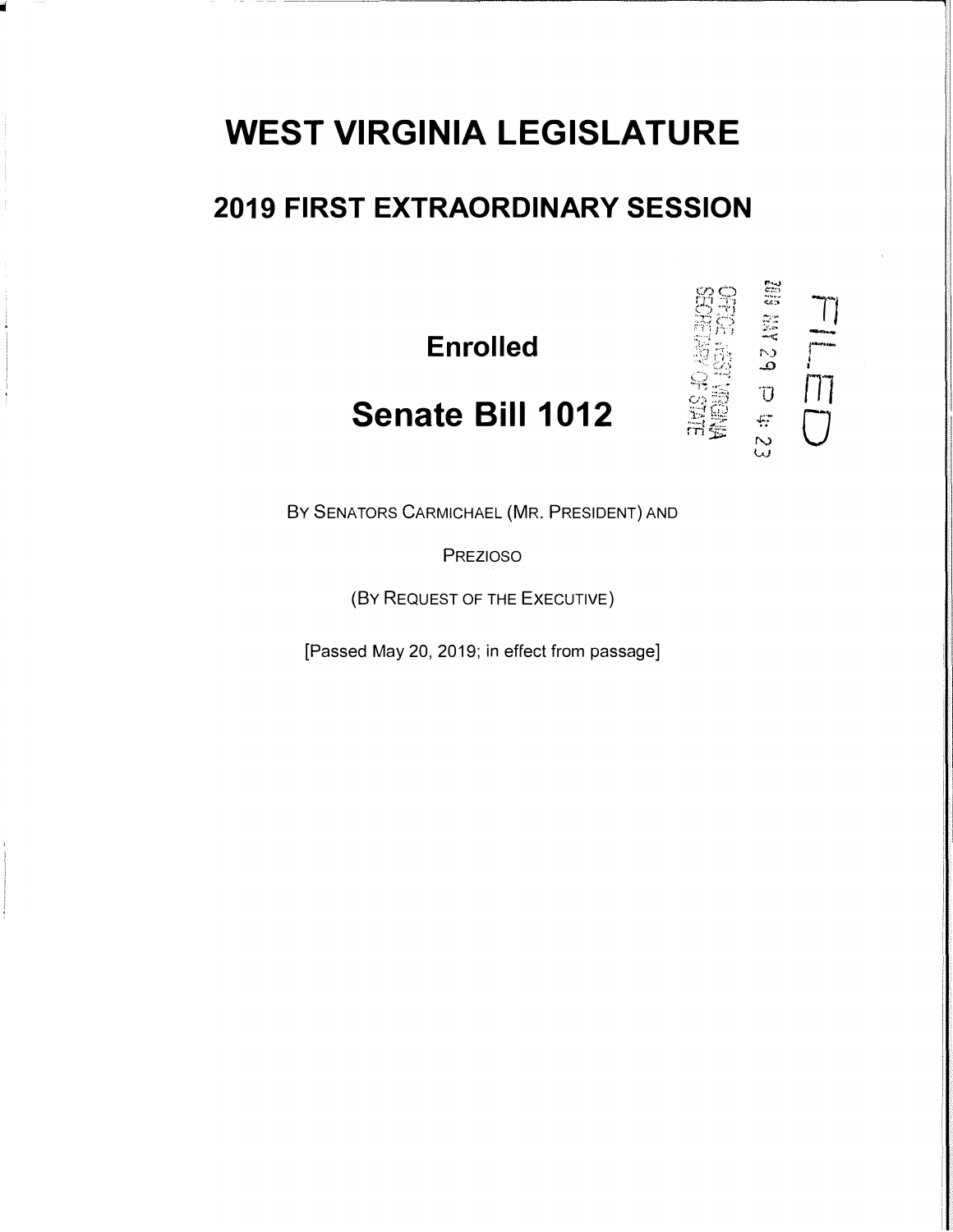1 AN ACT to amend the Code of West Virginia, 1931, as amended, by adding thereto a new article, 2 designated §16-59-1, §16-59-2, and §16-59-3, all relating to regulation of recovery 3 residences; providing voluntary certification procedures; providing voluntary inspection 4 standards; providing requirements for the referral of persons; providing criminal penalties 5 and fines; permitting rulemaking; requiring compliance with the Fair Housing Act and 6 Americans with Disabilities Act; and providing for the payment of state funds to recovery 7 residences in certain circumstances.

*Be it enacted by the Legislature of West Virginia:* 

#### **ARTICLE 59. CERTIFICATION OF RECOVERY RESIDENCES.**

#### **§16-59-1. Definitions.**

- 1 As used in this article, the term:
- 2 (1) "Certificate of compliance" means a certificate that is issued to a recovery residence

3 by the department's appointed certifying agency.

4 (2) "Certified recovery residence" means a recovery residence that holds a valid certificate 5 of compliance.

6 (3) "Department" means the Department of Health and Human Resources.

7 ( 4) "Recovery residence" means a single-family, drug-free, and alcohol-free residential 8 dwelling unit, or other form of group housing, that is offered or advertised by any person or entity 9 as a residence that provides a drug-free and alcohol-free living environment for the purposes of 10 promoting sustained, long-term recovery from substance use disorder.

#### **§16-59-2. Voluntary certification of recovery residences.**

1 (a) The department shall contract with an entity to serve as the certifying agency for a 2 voluntary certification program for drug-free and alcohol-free recovery residences based upon 3 standards determined by the National Alliance for Recovery Residences (NARR) or a similar 4 entity. The certifying agency shall establish and implement an accreditation program for drug-free 5 and alcohol-free recovery residences that shall maintain nationally recognized standards that: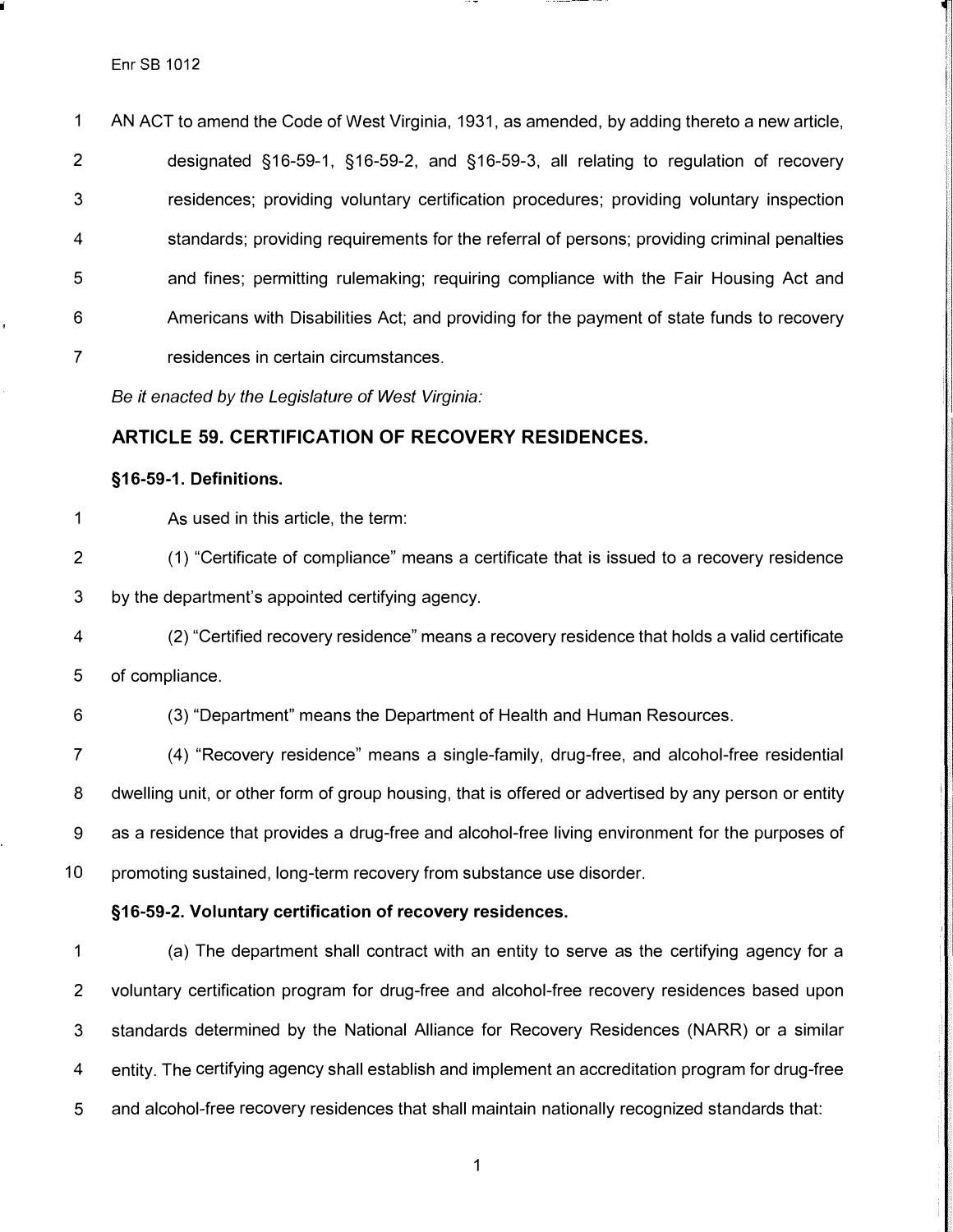Enr SB 1012

6 (1) Uphold industry best practices and support a safe, healthy, and effective recovery 7 environment;

8 (2) Evaluate the residence's ability to assist persons in achieving long-term recovery 9 goals;

10 (3) Protect residents of drug- and alcohol-free housing against unreasonable and unfair 11 practices in setting and collecting fee payments.

12 (b) The department shall require the recovery residence to submit the following:

13 (1) Documentation verifying certification as specified and administered by the certifying 14 agency;

15 (2) If a municipality or county offers or requires verification of compliance with local 16 building, maximum occupancy, fire safety, and sanitation codes applicable to single-family 17 housing, documentation of verification by the municipality or county where the recovery residence 18 is located stating that the recovery residence is in compliance.

19 ( c) If a municipality or county offers or requires verification of compliance with local 20 building, maximum occupancy, fire safety, and sanitation codes applicable to single-family 21 housing, the municipality or county must perform requested or required inspections within 30 days 22 of receiving a request for verification. If a residence is located within a municipality or county that 23 offers or requires verification of compliance with local building, maximum occupancy, fire safety, 24 and sanitation codes applicable to single-family housing, and the municipality or county fails to 25 perform requested or required inspections within 30 days of receiving a request for verification, 26 the residence may apply for and be granted certification directly through the certifying agency 27 without the aforementioned verification.

28 (d) Upon receiving a complete application, the certifying agency shall evaluate the 29 residence to determine if the residence is in compliance with national best-practice standards and 30 safety requirements. Additionally, any application of the items specified in this section must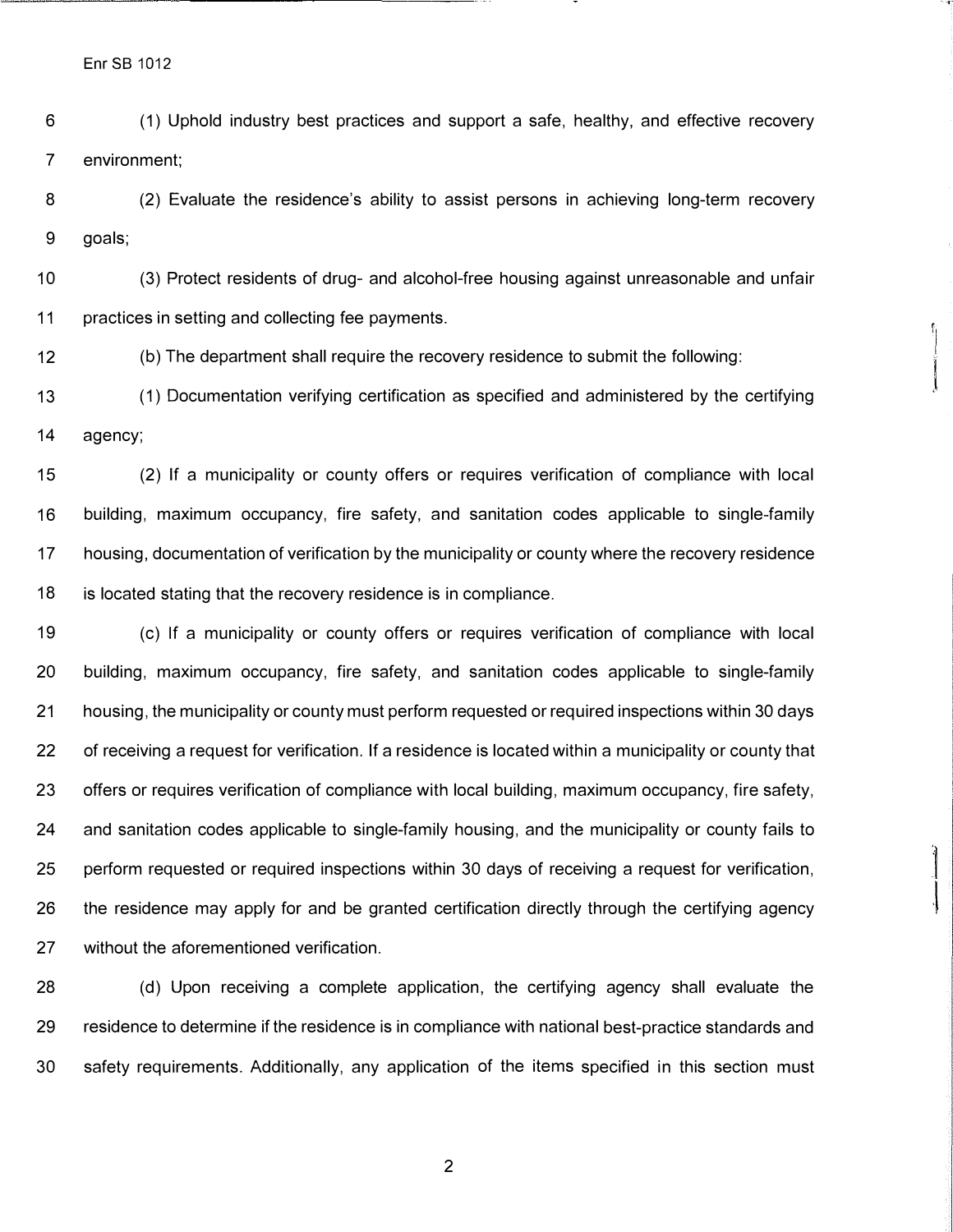31 comply with the Fair Housing Act, 42 U.S.C. § 3601 *et* seq. and the Americans with Disabilities 32 Act of 2008, 42 U.S.C. § 12101 *et* seq.

33 (1) If it is determined that the residence is in compliance, the certification agency shall 34 issue a certificate of compliance to the recovery residence operator for the specific recovery 35 residence location set forth in the application.

36 (2) Each residence location, even if operated by the same person or entity, must maintain 37 a certificate of compliance for the purposes of this article.

38 ( e) The certifying agency may suspend or revoke a certificate of compliance if the recovery 39 residence is not in compliance with any provision of this section or has failed to remedy any 40 deficiency identified in writing and served by certified mail. Suspension or revocation may take 41 place after a notice of deficiency is served and has existed for at least 30 days.

42 (f) The certifying agency shall implement and maintain a process by which a residence 43 whose certification has been suspended or revoked may apply for and be granted reinstatement. 44 If a municipality or county offers or requires verification of compliance with local building, 45 maximum occupancy, fire safety, and sanitation codes applicable to single-family housing, and if 46 the residence's certification suspended or revoked for noncompliance with local building, 47 maximum occupancy, fire safety, and sanitation codes applicable to single-family housing, the 48 municipality or county may charge a fee of up to \$100 for any requested reinspection of a recovery 49 residence by the residence seeking reinstatement.

50 (g) The department shall periodically evaluate the quality, integrity, and efficacy of the 51 accreditation program developed. The department shall promulgate rules subject to legislative 52 approval in accordance with §29A-3-1 *et* seq. of this code to implement this section that shall 53 include a process for receiving complaints against drug-free and alcohol-free recovery residences 54 and criteria by which such residences' certifications can be revoked.

55 (h) A person may not advertise to the public any recovery residence as a "certified 56 recovery residence" unless the recovery residence has first secured a certificate of compliance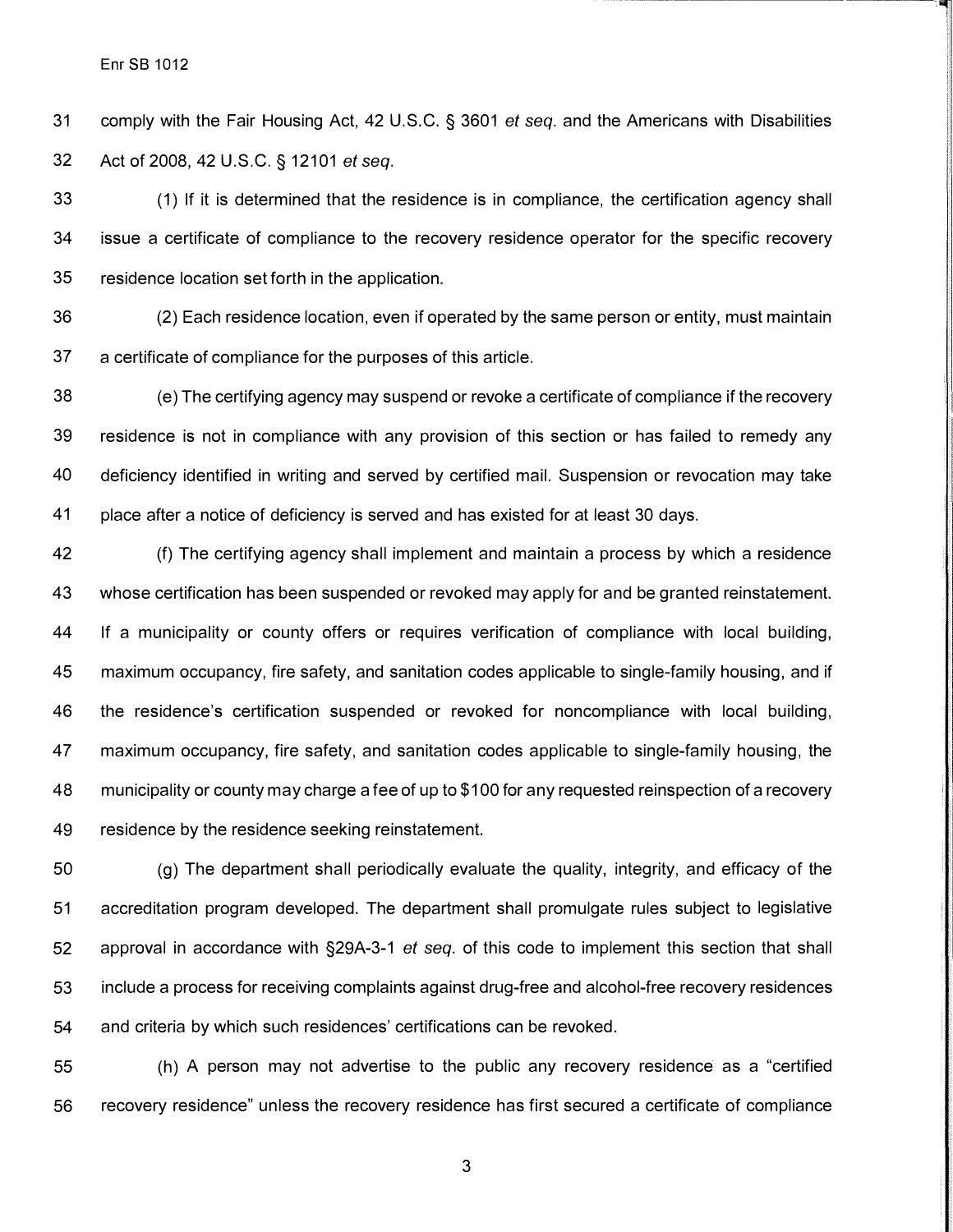Enr SB 1012

57 under this section. A person who violates this subsection commits a misdemeanor, punishable by

58 a fine of not less than \$1,000 nor more than \$5,000 for each infraction.

59 (i) Nothing herein shall be read to require any recovery residence to obtain certifications 60 set forth herein in order to conduct operations.

#### **§16-59-3. Referrals to recovery residences; prohibitions; receipt of state funds.**

1 (a) The certifying agency shall maintain, publish, and disseminate a list of drug- and 2 alcohol-free housing certified pursuant to this section. This list shall be disseminated to the 3 department for use by each state agency or vendor with a statewide contract that provides 4 substance use disorder treatment services. The list shall also be posted on the website 5 maintained by the certifying agency.

6 (b) The Division of Corrections and Rehabilitation, the Parole Board, county probation 7 offices, day report centers, municipal courts, and a medical or clinical treatment facility that 8 receives any funds for its operations from the State Treasury may not make a referral of any 9 prisoner, parolee, probationer, or prospective, current, or discharged patient or client to a recovery 10 residence unless the recovery residence holds a valid certificate of compliance as provided in 11 §16-59-2 of this code.

12 (c) No recovery residence is eligible to receive funds from any source within the State 13 Treasury unless it holds a valid certificate of compliance as provided in § 16-59-2 of this code.

14 (d) A state agency and a medical or clinical treatment facility that receive funds for its 15 operation from the State Treasury, that make referrals to recovery residences shall maintain 16 records of referrals to or from recovery residences.

17 ( e) Nothing in this section requires a state agency or a clinical or medical provider to make 18 a referral of a person to a recovery residence.

19 (f) A person who violates this section commits a misdemeanor, punishable by a fine of not 20 less than \$500 nor more than \$1,000.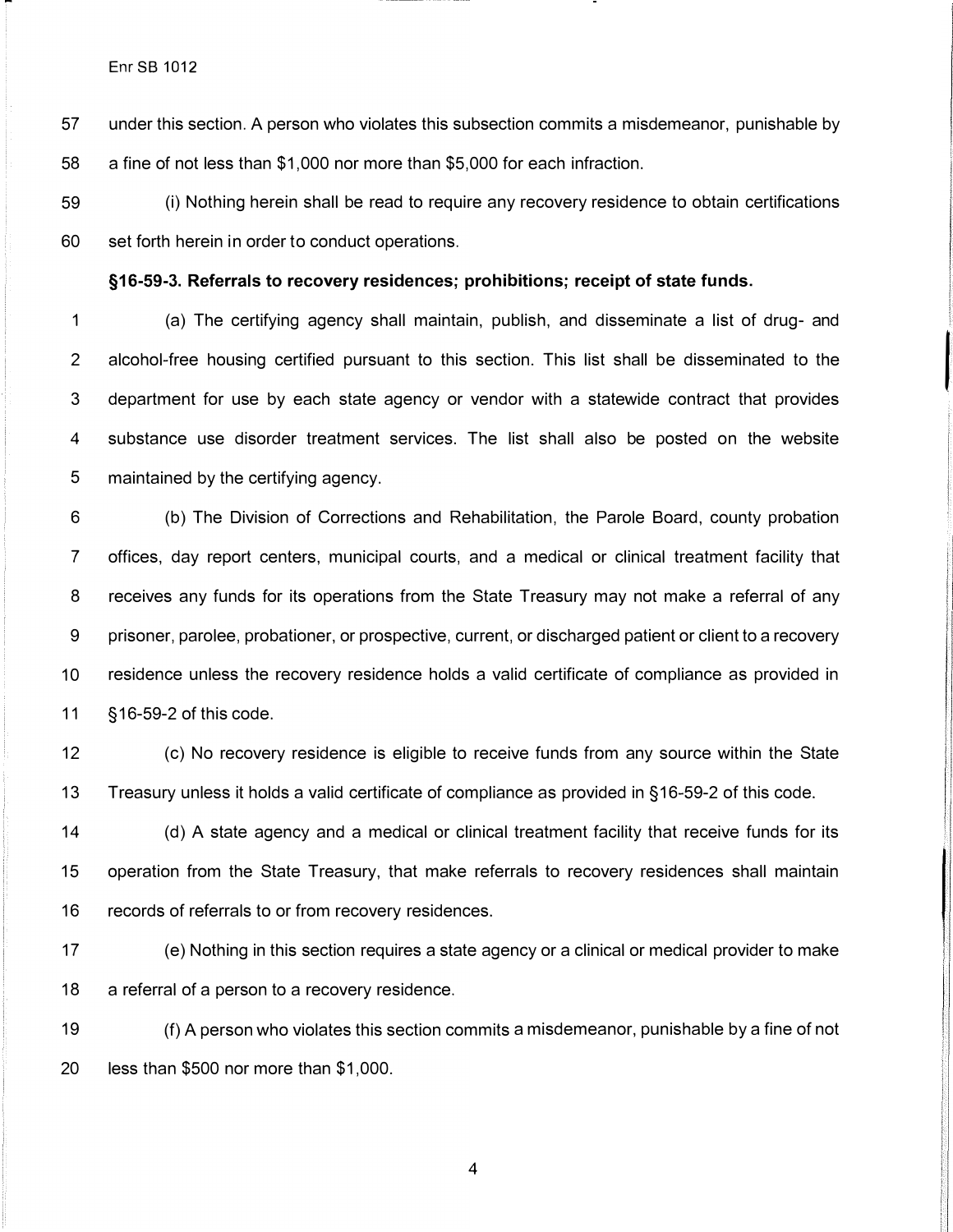Enr SB 1012

The Joint Committee on Enrolled Bills hereby certifies that the foregoing bill is correctly eprolled. Chairman, *Sc*hate⁄ Committee Chairman, House Committee **PS XM 618** Originated in the Senate. In effect from passage. Ù  $\overline{a}$ Clerk of the Senate S<br>S ----------<br>--------Clerk of the House of Delegates anma huu **President of the Senate** Speaker of the House of Delegates The within la appured this the . . . . . . )<br>sarz  $\mathscr{Q} \mathscr{Q}$ Day of .................... 2019. Governor